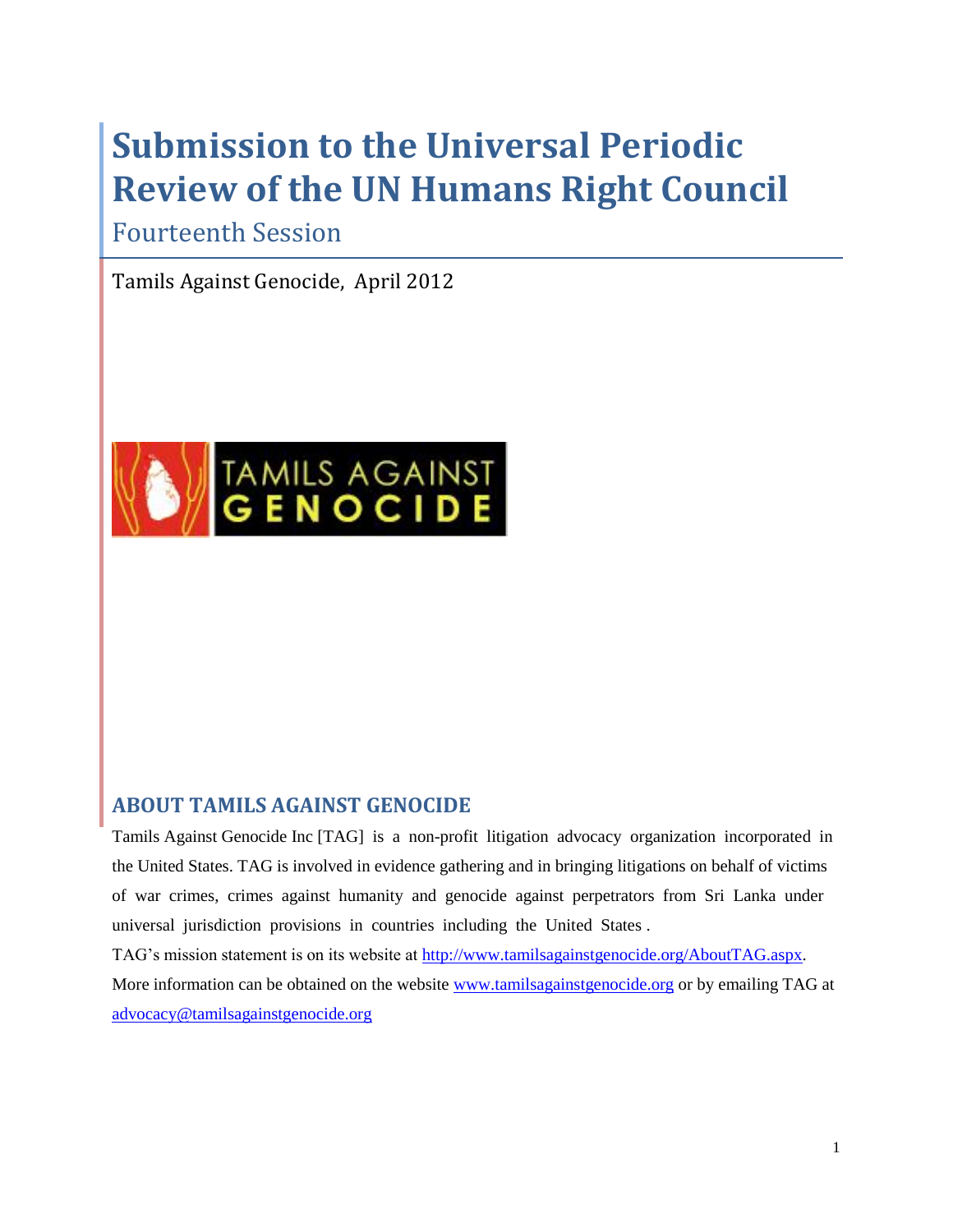#### Submission to the Universal Periodic Review of the UN Human Rights Council Fourteenth Session

Tamils Against Genocide 22 April 2012

## **Executive Summary**

1. Sri Lanka continues to violate its obligations under both international Human Rights instruments and international humanitarian law. In particular, by targeting Tamil civilians during the final stages of the war in 2009, by interning them in camps for months, and by continuing to engender a climate of fear among the Tamil population of the Northeast of Sri Lanka, the government creates and reinforces the idea that Tamils are of "no value" to society in Sri Lanka. This genocidal targeting of a particular group is contrary to a number of international human rights laws and conventions.

#### **Introduction**

2. In March 2011, the UN Panel of Experts warned that "By denying that tens of thousands of lives were lost in the Vanni, the Government sends the message that the lives of those ... Tamils, were of no value to society."<sup>1</sup> This devaluation of Tamil life by the Sri Lankan government was amply demonstrated during the final months of the war against the Liberation Tigers, in the months immediately after and continues to this day. This paper sets out the evidence for the deliberate targeting of Tamil civilians and the manner in which Tamil life is being construed as being valueless to society in Sri Lanka. This course of action in Sri Lanka is contrary to Article 3 of the Universal Declaration of Human Rights.<sup>23</sup>

# **Deliberate targeting of Tamil civilians during the war**

3. The UN Panel of Experts found that the credible allegations against the government of Sri Lanka constituted Crimes Against Humanity, including specifically the persecution and extermination of the Tamil population of the Vanni region. <sup>4</sup> Witness testimony provided to TAG substantiates the view that the government of Sri Lanka through its actions construed the lives of Tamils as being "of no value".

4. A number of witnesses<sup>5</sup> to the events in Mulliyavaikkal, Sri Lanka in the early months of 2009 have testified to TAG researchers on the deliberate targeting of civilians by the Sri Lankan armed forces during the last stage of the conflict. "I think there was a clear mission to destroy all of us because we were Tamil," said one witness.<sup>6</sup> "The Army was deliberately targeting civilians and were hitting them indiscriminatorily (sic), which is why so many more civilians died than actually combatants," another noted.<sup>7</sup> "We were treated as guilty until proven [otherwise]," said another.<sup>8</sup>

 $\overline{a}$ 

<sup>&</sup>lt;sup>1</sup> Paragraph 403 of the Report on Accountability in Sri Lanka by the Panel of Experts to the UN Secretary-General, delivered on 12 April 2011.

<sup>&</sup>lt;sup>2</sup> Article 3 reads: "Everyone has the right to life, liberty and security of person."

<sup>&</sup>lt;sup>3</sup> These acts by the Sri Lankan government are also contrary to the Convention on the Prevention and Punishment of the Crime of Genocide, which Sri Lanka acceded to on October 1950., as the "killing of members of the group" ... "committed with the intent to destroy, in whole or in part, a national, ethnic, racial or religious group" is genocide under Article 2.

<sup>&</sup>lt;sup>4</sup> Paragraph 251 of the Report on Accountability in Sri Lanka by the Panel of Experts.

<sup>&</sup>lt;sup>5</sup> All witnesses were interviewed in April 2011 as part of the ongoing TAG project to gather evidence of the events that occurred during the final stages of the war.

<sup>6</sup> Witness II

<sup>7</sup> Witness IV

<sup>8</sup> Witness III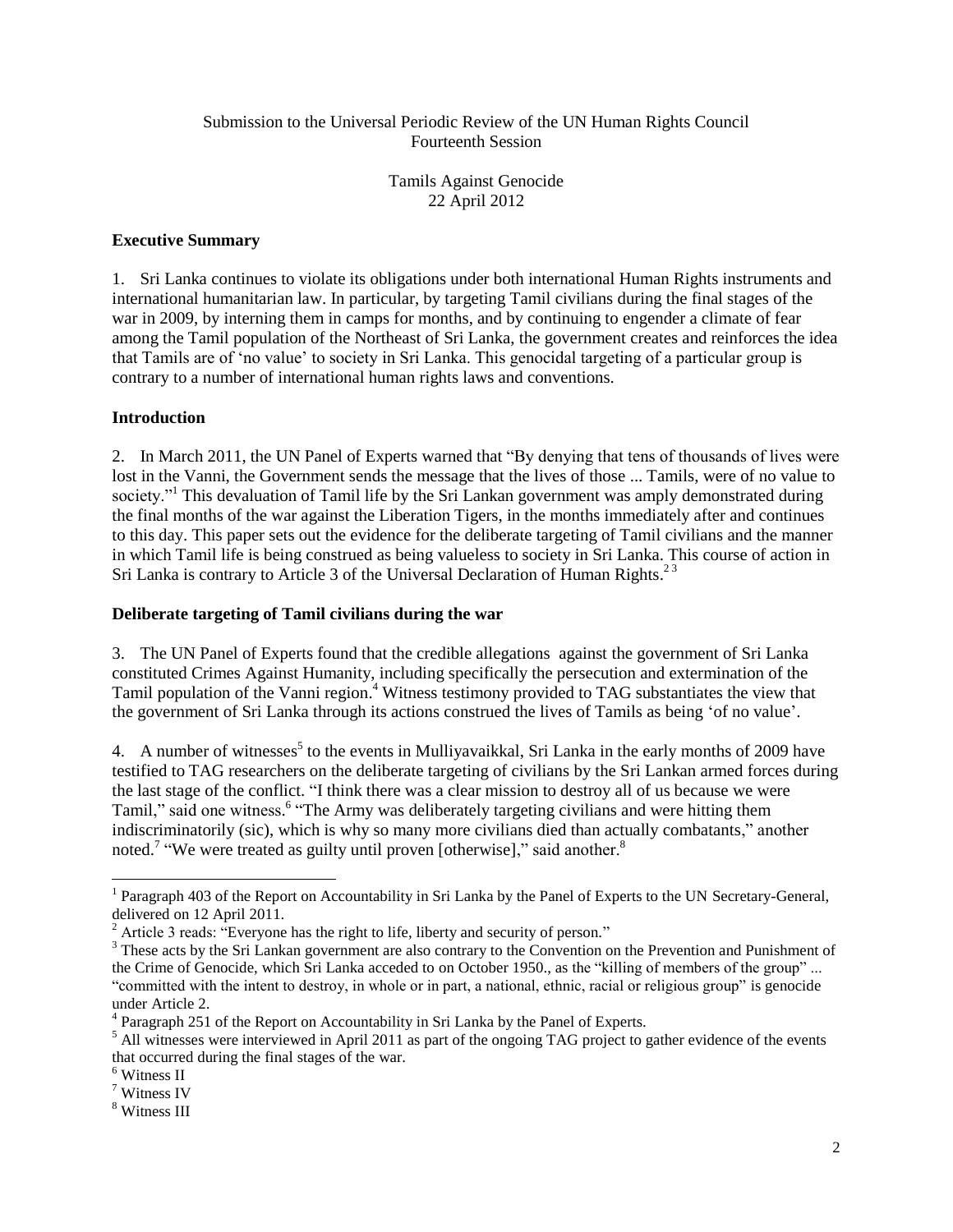5. The witnesses also comment on the targeting of civilian infrastructure, including the No-Fire-Zones, especially after they had been identified. "Even after giving those coordinates of the civilian buildings and also after telling people to go to the No Fire Zones [the Army] attacked these places. It was intentional to attack them. We followed everywhere they told us to and we still were attacked."<sup>9</sup> "The Government was hitting all No-Fire Zones ... They called them [supposedly] to protect civilians, but they killed them," said another witness.<sup>10</sup>

6. Witnesses also spoke of the targeting of civilian bunkers. "The army was throwing the grenades into the bunkers from the closest proximity with being aware of who they are targeting because they could see them always. They were doing that to every bunker they crossed in Mulliyavaikkal."<sup>11</sup> "When [the Sri Lankan Army] advanced they threw grenades into the bunkers (most people were living in bunkers) and killed so many wounded (sic) elderly, children, mothers, pregnant women and so on. This happened from April to May 18th. ... They didn"t care for the people, they were shooting at them with guns. They were shooting at the remaining tents when they came into the last few stretches and threw also grenades into them. ... They knew of course people were inside of these tents. They just killed them like that though because they intended to kill them no matter if they are LTTE members or civilians. They were Tamils. That was enough," the witness added. $12$ 

7. Another witness cited the government"s use of the civilians as shields between the Sri Lankan Army and the LTTE. Referring to the Nandikadal Lagoon, where the civilians were fleeing from LTTE controlled territory to Sri Lankan government controlled territory, the witness said: "Once the civilians surrendered to them, the Army actually abused them as shields in between them and the LTTE. They were squeezed in between the frontlines and the sand and mud bunds of the LTTE. When the LTTE shelled above the people towards the civilians the Army retaliated by shooting and shelling at the people. People were dying in masses like that in between both and the Army made it worse by instead of shooting at the LTTE they were shooting at the people."<sup>13</sup>

8. All the witnesses were clear that there was no proportionality in the Sri Lankan government's attacks during the war. "I don"t think it was proportionate at all. It clearly indicated that there was an overall attempt to destroy everything and everyone in the area," said one.<sup>14</sup> "... the final assault was unproportional. The last days more people were killed than during the whole beginning of this offensive," said another.<sup>15</sup> Another witness said "it made no difference between combatants and civilians".<sup>16</sup> "They also wanted to reduce the Tamil population of the entire country. It was a real chain of actions that indicated the intention to destroy us as a people," the witness said.<sup>17</sup>

#### **Ongoing targeting of the Tamil population**

9. Even after the end of the war, the targeting of the Tamil population continues. After leaving the Mulliyavaikkal area, all the witnesses were held in the internment camps for various lengths of time. They mentioned their experiences of the targeting of Tamil civilians continuing in the days after victory was declared by the Sri Lankan government. "There were also so many [Tamil] people who surrendered to the

l <sup>9</sup> Witness III

<sup>&</sup>lt;sup>10</sup> Witness I

<sup>&</sup>lt;sup>11</sup> Witness IV

<sup>&</sup>lt;sup>12</sup> Witness IV

<sup>&</sup>lt;sup>13</sup> Witness IV

 $14$  Witness I

<sup>&</sup>lt;sup>15</sup> Witness III

<sup>&</sup>lt;sup>16</sup> Witness IV

 $17$  Witness IV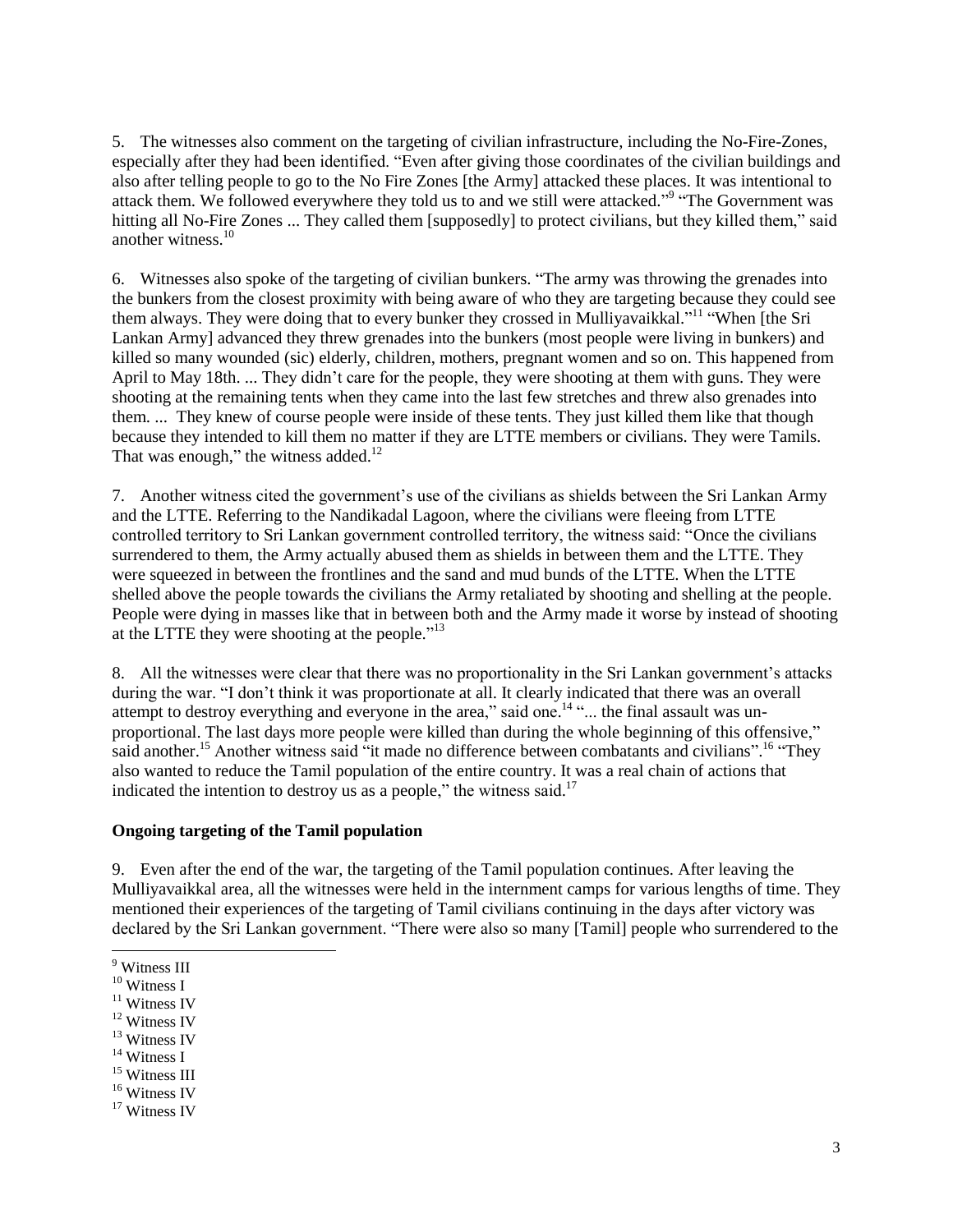Army and went missing ever since. Lots of people I knew personally suffered a fate like this. Around 20 of them disappeared, there were women, young girls, children and elderly," said a witness.<sup>18</sup> Commenting that Tamils were treated as 'guilty until proven innocent' another witness added that "everything they have done to us in the camps was rooted in that believe (sic)."<sup>19</sup>

10. Since May 2009, even though most of the civilians have been released from the internment camps, more than  $6,000$  Tamil civilians continue to be held in the Menik Farm camp.<sup>20</sup> Though the government had promised to resettle them by June 2012, this is another in a series of promised resettlement dates, with earlier promised dates for closure of the camps including December  $2009^{21}$  and September  $2011^{22}$ among others. Even if as promised, the camp is closed and the people sent out, this is no guarantee of return to their original homes. "We will get them out of the camp, but resettling people in high security zone is a policy decision that I have no control over", Gunaratne Weerakone, Minister of Resettlement, told BBC Sinhala.<sup>23</sup> Many others of more than 260,000 civilians who have been released from the Menik Farm camps have not been relocated to their homes but instead languish in smaller, less well equipped, refugee camps.<sup>24</sup>

11. Separately, many Tamils have disappeared and been killed since May 2009. White van abductions, disappearances off street corners and the discovery of bodies is becoming common-place in Sri Lanka. While all ethnic groups have been victimised by these practices, the Tamil continue to be more heavily targeted than other populations. For example, witnesses<sup>25</sup> described the existence of secret detention facilities, where the inmate population was by and large Tamil, while the guards and operators were all Sinhalese, where the Tamils were often subjected to torture. A witness said: "Less than 5 percent of those in secret detention were Sinhala. The majority were Tamil including both LTTE soldiers as well as civilians." As a Freedom from Torture report in 2011 notes, "Those at particular risk of torture include Tamils who have an actual or perceived association with the Liberation Tigers of Tamil Eelam  $(LTTE)$ ".<sup>26</sup>

12. Another example of the targeting of Tamils is evident once the ethnic identities of media personnel targeted by the Sri Lankan state are examined. A small sampling of media employees killed in Sri Lanka between 2004 and 2008 showed that thirty-one people were killed in those years<sup>27</sup>. But closer scrutiny of the data shows that of those, twenty-seven were  $Tamil$ .<sup>28</sup> With  $Tamilies$  forming less than twenty five

<sup>28</sup> Table setting out journalists killed by year, compiled by TAG from news sources.

| Year | Sinhalese | Tamil | Muslim |
|------|-----------|-------|--------|
| 2004 |           |       |        |

l <sup>18</sup> Witness IV

<sup>&</sup>lt;sup>19</sup> Witness III

<sup>&</sup>lt;sup>20</sup><http://www.thehindu.com/news/international/article3328105.ece>

 $^{21}$ http://articles.cnn.com/2009-11-21/world/sri.lanka.war.displaced 1 tamil-tiger-sri-lankan-tamil[population?\\_s=PM:WORLD](http://articles.cnn.com/2009-11-21/world/sri.lanka.war.displaced_1_tamil-tiger-sri-lankan-tamil-population?_s=PM:WORLD)

<http://www.bbc.co.uk/news/world-south-asia-15007375>

 $^{23}$ [http://www.bbc.co.uk/sinhala/news/story/2012/04/120418\\_manikfarm.shtml](http://www.bbc.co.uk/sinhala/news/story/2012/04/120418_manikfarm.shtml)

<sup>&</sup>lt;sup>24</sup> Sample testimonies are available a[t http://groundviews.org/2009/09/30/two-testimonies-from-families-released](http://groundviews.org/2009/09/30/two-testimonies-from-families-released-from-menik-camp/)[from-menik-camp/.](http://groundviews.org/2009/09/30/two-testimonies-from-families-released-from-menik-camp/) A sample of the ongoing suffering of Tamils released from Menik Farm is available at <http://tamilnet.com/art.html?catid=13&artid=33658> and [http://tamilnet.com/art.html?catid=13&artid=32328.](http://tamilnet.com/art.html?catid=13&artid=32328)

 $\frac{25}{25}$  Witnesses interviewed between March and April 2012 as part of the ongoing TAG data gathering project.

<sup>&</sup>lt;sup>26</sup> Freedom from Torture (2011) "Out of the Silence: Ongoing torture in Sri Lanka" p2. Report available at [http://www.freedomfromtorture.org/sites/default/files/documents/Sri%20Lanka%20Ongoing%20Torture%20Report](http://www.freedomfromtorture.org/sites/default/files/documents/Sri%20Lanka%20Ongoing%20Torture%20Report_for%20release%208%20Nov%20-%20with%20cover.pdf) [\\_for%20release%208%20Nov%20-%20with%20cover.pdf](http://www.freedomfromtorture.org/sites/default/files/documents/Sri%20Lanka%20Ongoing%20Torture%20Report_for%20release%208%20Nov%20-%20with%20cover.pdf)

 $\frac{27}{27}$  The TAG tally of media personnel killed is higher than the figures of the Committee to Protect Journalists [\(http://cpj.org/killed/asia/sri-lanka/\)](http://cpj.org/killed/asia/sri-lanka/) as it includes all media personnel, not just journalists. But even with the CPJ data for the period between 1999 and 2009, of 25 journalists killed, 17 were Tamil.